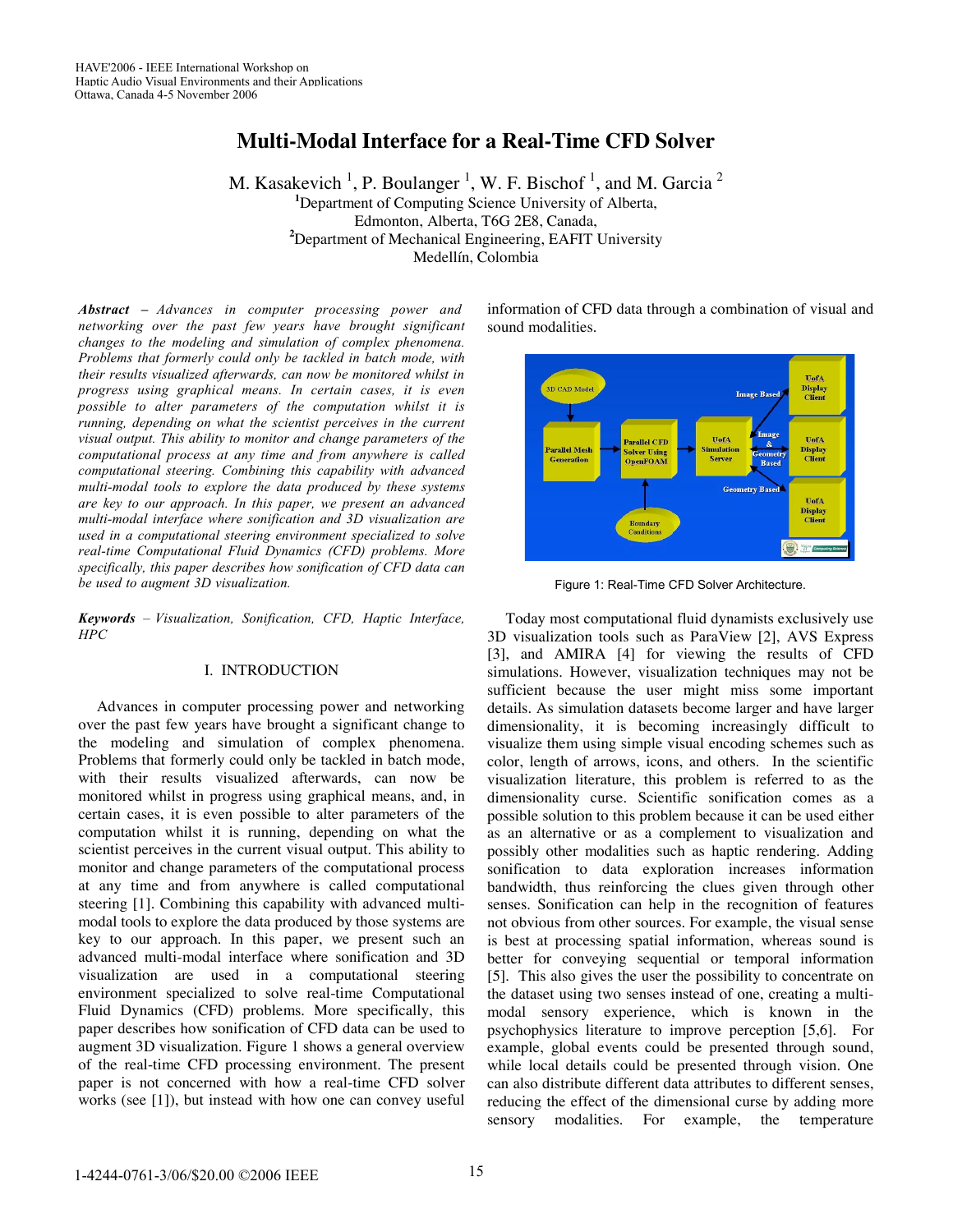characteristics at each data vertex of a CFD solution could be presented through visual clues, pressure through a haptic stimulation, and flow or vorticity through sound. One of the goals of this paper is to describe the basic ideas of real-time CFD data sonification and its implementation in the context of a virtual wind tunnel [1]. In Section II, we discuss the relevant literature on sonification and in Section III the mapping functions developed for real-time CFD data. In Section IV, we describe the various implementation details, and then conclude by analyzing the results obtained so far.

#### II. PREVIOUS WORK

Attempts to use sonification as a display channel can be found throughout the literature. One can classify the literature into two basic categories, generic and data-specific algorithms. The category of *generic algorithms* (*category I algorithms*) consists of algorithms implemented as programmable toolboxes that are used to convert generic datasets into sound with predefined mapping functions. These algorithms can sonify all sorts of datasets but the user needs to define how the dataset is mapped to the synthesized sound. The category of *data specific* algorithms (*category II algorithms*) consists of algorithms that are concerned only with sonification in a specific area and are trying to create meaningful sounds (in relation to that area) by mapping data and sounds in a specific way. These algorithms try to take advantage of the data properties specific to the domain. Each of two main categories of sonification algorithms can be further classified by the *sound generation techniques* they use. Some algorithms modify pre-recorded sounds. Others vary physical properties of the sound field: here, sound particles are created for each sound source, then pressure, density and particle velocity are modified. Yet another possibility is to modify the sound wave itself, introducing variations in pitch, duration, timbre, the envelope, and other sound wave properties. Each category can be further classified by indicating whether the mapping function is done in real time or not.

Walker [7] takes temporal data sets of dimensionality *M* as an input and creates a linear mapping function that modifies *N* sound parameters such as pitch, timbre, volume, or pan. The linear mapping function is defined by an *M* x *N* matrix, where the weights in the matrix are controlled by user inputs. Because of the linear mapping, each data point is played in linear time fashion, creating a sound that is easy to understand, but that is not always descriptive. In this category I algorithm, creating sounds that are descriptive for vector flow field would require non-trivial tuning of the linear mapping function, making this simple scheme unimportant to the rendering of CFD data.

Kaper [8] introduces various mappings from the properties in the dataset to the sound wave parameters. The sound is created through a summation of simple sine waves called partials. Static and dynamic control parameters are used at the levels of the partials to create a meaningful sound. Even though the idea is fairly straightforward, the parameter

mappings are not simple and require heavy offline calculations. In this category I algorithm, producing meaningful sound is not obvious because the mapping function could be complex and non-linear, making it hard to tune the sound synthesis process to be descriptive.

An example of a simple category II algorithm is the work by Noirhomme-Fraiture [9] where scalar 2D and 3D timedependent graphs are sonified in real-time. The main idea here is to map data values to frequencies, creating an easily interpretable sound. In this algorithm, the curves are presmoothed before sonification to create a nicer sound.

Metze [10] tries to take advantage of the data properties to produce a sonification algorithm that allows easy distinction between normal and malignant cells images. In this algorithm, a Fast-Fourier Transform (FFT) is first applied to the microscopic cell images. Then amplitude and frequency of the sound are modulated for each pixel by the FFT amplitude and its frequency modulus in the *x* and *y* directions. Using this algorithm, every pixel in the FFT image represents a sound with defined frequency and amplitude. In addition to FFT sonification, the authors introduce a temporal playing rule, where a vector in the 2D frequency domain is moving clockwise, like a hand of a clock, in 30 seconds from the twelve-hour to the six-hour position. The sound mapped at each pixel is played, creating a time sequence defined by the angle between the vertical line and the spatial direction of each pixel. The claim here is that lower frequencies predominate for malignant cells, making it possible to distinguish between two types of cells. Metze provides no indication how well this algorithm performs for cell discrimination.

Another example of a category II sonification algorithm is the work of Ballora on heart rate sonification [11]. Here, fairly complicated mapping functions are defined between data and sound characteristics. Data properties, like inter-beat interval characteristics, are used to control the mapping function. The resulting sound is very complex to interpret but, after some training, can be used for discriminating heart anomalies. The paper claims that, with practice, the sound produced by the system become easier to discriminate between normal and abnormal heart rates. Although the paper does not provide supporting evidence for this claim, it illustrates the possibility of interactive, real-time sonification of data.

Bovermann's work [12] also uses a very complicated mapping function, which is defined by a physical model of heat, where local heat causes interaction between data items in space, virtually causing them to create short sound grains. The mapping to sound grain characteristics is quite complicated and the final sound is not always descriptive.

Most of the work described here play with modifying a simple or complex sound wave. A different type of sonification algorithm is presented in Shin's work [13], where a sound field is created at each sound source and the physical properties of the sound field itself are modified. The data is represented as several sound sources, which might or might not be reaching the user in different parts of his/her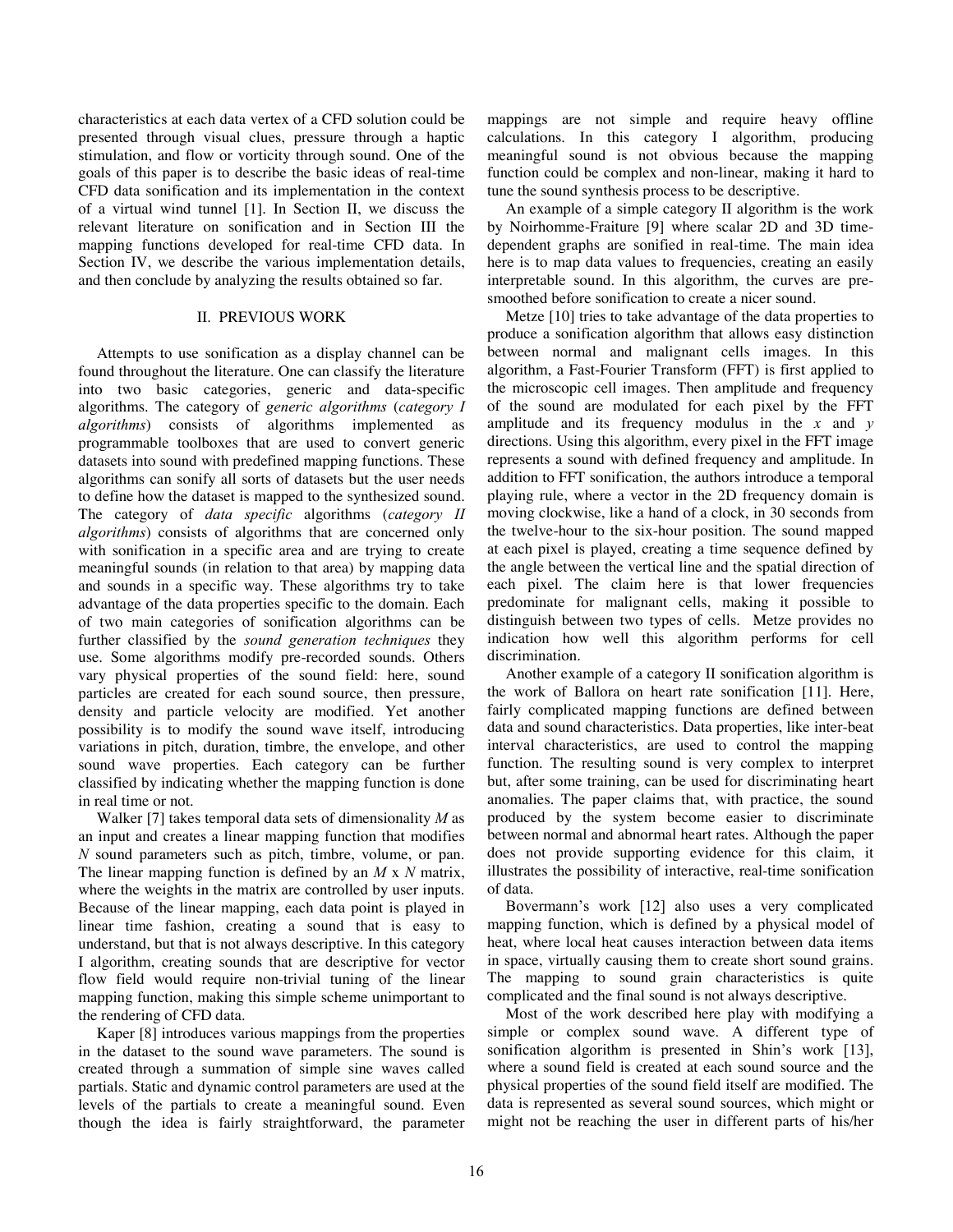travel path through the dataset. Sonification is not performed in real time, and the mapping function is quite complicated. One advantage of this algorithm is that it produces a sound that is very clear and self-explanatory.

A bit closer to our CFD sonification problem is Child's work [14]. The main idea behind this sonification algorithm is that one needs to be able to listen to a CFD solver progress and to identify if it is converging or if the solver needs to be stopped and re-started with different parameters. The basic idea of this sonification algorithm is that if the produced sound is converging towards a known sound then so is the solution. The mapping used in this example is fairly simple and based on an algorithm that modifies sound frequency and envelope.

The most interesting work and the on closest to ours is described in Klein [11]. A sphere, representing a user's head is interactively moved around the data field, and only the data samples inside that sphere affect the sound wave reaching a virtual microphone. In this system, sonification is performed interactively and in real-time. Each selected vector's direction and magnitude is mapped to the sound location, level and pitch. If all of the samples in the area are of roughly the same magnitude and direction, then a constant and smooth sound is synthesized, indicating low vorticity in the area. If flow vectors vary widely, sound appears to shift more, giving the impression of higher turbulence. The paper also indicates that the sound produced by this algorithm is very helpful and easy to understand but again without any proof or perceptual evaluation.

In general, one of the rules of data sonification is that careful analysis of specific data properties as well as of the purpose of the required sonification is very important for creating a clear sound that is easy to interpret. Some interesting ideas from the literature can be used. Basic physical ideas, like the fact that the apparent magnitude of a sound varies with the inverse square of the distance, are obvious and simple. Another good idea is Klein's idea of a virtual microphone that can be positioned in the flow field, recording sound sources defined inside a sphere of influence. One of the problems that Klein mentions in his paper is how to choose the right sphere diameter in order to preserve intelligibility. To explore this idea, one could give the user control over the sphere diameter, which could go from a single point to the whole field. A usability study can then be performed to determine the optimal radius. In many ways, Klein's [15] work is very close to the current project, with a number of differences. The field he is analyzing is defined on a rectilinear grid of vectors thus simplifying the connections and relative locations between data points. Choosing a more complicated field grid without such a nice structure introduces a more complicated relationship between user position and the selected data region. Further, Klein is only concerned with finding a good representation of the data in the selected region. In his system, the sphere of influence of the virtual microphone cannot be modified, making the system difficult to test in perceptual studies.

The proposed sonification interface described here belongs to the real-time, data-specific sonification categories, which modifies sound wave properties such as frequency, amplitude, and timing based on CFD parameters. In the next sections, we define a mapping function between the CFD data fields and a sound wave to create an easy-to-understand set of audio stimuli that can be used by fluid dynamists.

#### III. SOUND MAPPING FUNCTIONS FOR CFD

In this section, we discuss possible mapping ideas for CFD data. One of the problems of sound mapping is to determine at which scale one needs to operate. We can have an ambient, global sound associated with the whole CFD domain or a local sound specific to a particular point, area or line of interaction.

For a global sound, every node contributes to the sonification process, either equally or dependent on the distance to a virtual microphone located in the 3D domain. The first rendering mode gives a uniform change in the field sound from one time-step to the next. The second mode allows for a more interactive exploration of the dataset, where, by moving the virtual microphone, one can hear getting closer to or further away from a point of interest, with a distinguishable sound for vortices or for regions with laminar flow.

For local sonification, only the field values interpolated at the virtual microphone position are used to synthesize the sound. In CFD, the field value at time-step *t* at the microphone position  $\vec{r}_m = (x_m, y_m, z_m)^T$ , is defined by a tensor  $\mathbf{p}_m(t) = (\rho(t), p(t), T(t), \vec{v}(t), \vec{\Omega}(t))^T$  where  $\rho(t)$  is the fluid density,  $p(t)$  the pressure,  $T(t)$  the temperature,  $\vec{v}(t) = (v_x(t), v_y(t), v_z(t))^T$  the fluid speed, and  $\vec{\Omega}(t)$  is the vorticity of the fluid, which is proportional to the rotational speed. In this scheme, the field tensor values  $\mathbf{p}_m(t)$  are interpolated for sonification by first determining which grid cell the virtual microphone is located in and then, using Schaeffer's interpolation scheme, the flow parameters  $\mathbf{p}_m(t)$  at that position are computed using the following equation:

$$
\mathbf{p}_{m}(t) = \frac{\sum_{\text{forall}} \mathbf{p}_{n}(t) / \left\| \vec{r}_{m} - \vec{r}_{n} \right\|^{2}}{\sum_{\text{for allNodes}} 1 / \left\| \vec{r}_{m} - \vec{r}_{n} \right\|^{2}}
$$
(1)

where  $\vec{p}_n(t)$  is the flow parameters at the vertex of the cell at the time-step *t* and  $\vec{r}_n$  the vertex locations.

Following, this interpolation process, a white band noise is then shaped and modified in amplitude and frequency to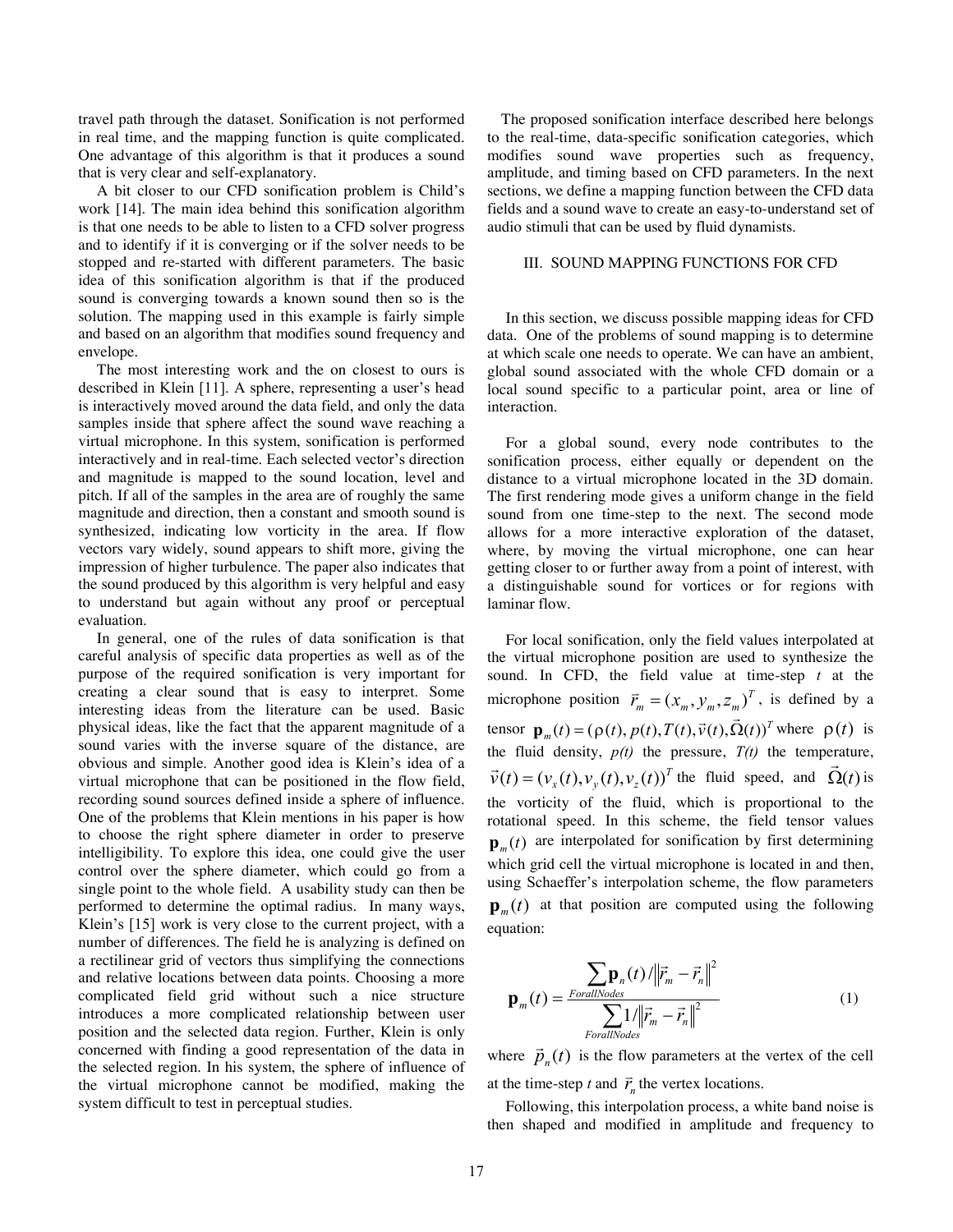simulate a wind effect. White noise is filtered through a bandpass filter, with constant bandwidth, were the central frequency is linearly mapped to the field velocity modulus  $\|\vec{v}(t)\|$  at the given point. The amplitude of the sound is calculated from both velocity value  $\|\vec{v}(t)\|$  and the angle  $\alpha$ between a virtual pointer and the field velocity vector at a given point by the simple relationship  $F_1(\|\vec{v}(t)\|) \times F_2(\alpha)$ This simple mapping makes the sonification synthesis sensitive to the amplitude and orientation of the flow relative to the probe. Here the scaling function  $F_1$  first transforms the modulus of the speed vector by a simple non-linear mapping  $\vec{v}$ <sup>[5/3</sup> based on some psychophysical considerations [18, 19], then the new value of this mapping is normalized to a value in the interval [0,1]. Similarly, the function  $F<sub>2</sub>$  scales the angle  $\alpha$  using the same non-linear relation and then is normalized to a value in the interval [0.5, 1] to ensure that we hear the simulated wind even if we are not facing it directly.

An interesting extension of this sonification algorithm is to expand the interpolation function to nodes inside an influence radius *R* where the value of the flow field is interpolated using Schaeffer's interpolating function. In this case, nodes of the specific subset area around the virtual microphone contribute to the synthesis of a sound, allowing for a global/local smooth sound. By adding an interactively changeable radius factor to expand or contract the space of interaction, the user could easily change between local and global sonification.

Another way for producing spatial sound is to view the grid nodes in a radius *R* around the virtual microphone position  $\vec{r}_m$  as virtual sound generators located at a distance  $d = \left\| \vec{r}_m - \vec{r}_n \right\|$  from the microphone. The contributions of each virtual speaker are then added using the familiar  $1/d^2$ law for sound propagation. As in the interpolation schemes, the radius of influence could be modified to change the extent of the sensitivity of the virtual microphone. One could also use different attenuation laws that amplify certain preferential orientations in the flow field. For any of those sonification schemes, one will have to do a proper perceptual analysis to determine the true efficiency of each mapping function.

## IV MULTI-MODAL INTERFACE

In this section, we discuss the implementation details of the proposed multi-modal interface. Figure 2 shows a block diagram of the proposed interface.



Figure 2: Block diagram of the multi-modal interface.

The system is implemented on a dual Xeon PC under Windows XP operating system using Visual Studio .NET programming environment and Max/MSP graphical programming environment. There are two main and one helper threads that run simultaneously (Figure 2). Both main threads (sonification and visualization) are completely independent of each other and depend on the haptic helper thread to receive position and orientation of the virtual pointer, plus the radius of the interaction space. Since the main purpose of this interface is to sonify CFD data, the sonification thread is only dependent on receiving a pointer position provided by the haptic thread, to manipulate the output sound. The visualization thread is also dependent on the helper thread for visual interaction with the CFD data through the means of a virtual pointer. However, if other threads are not running, it can be run by itself without interaction, for the purpose of viewing the data alone. In this case, the CFD data can be viewed from different viewpoints without interactive sonification.

The data is by the simulation server as a series of timesteps, where the data structure stays the same, but the attribute values at each nodes change. By data structure we mean the coordinates and connections between the data nodes and vertices of a CFD mesh. At a given time-step, visualization of the CFD data is done using OpenGL Performer from geometry produced by the VTK library. The advantage of OpenGL Performer is that, for a given visualization task, the display modality can be easily changed from a computer screen to a stereo cave display for a more immersive effect.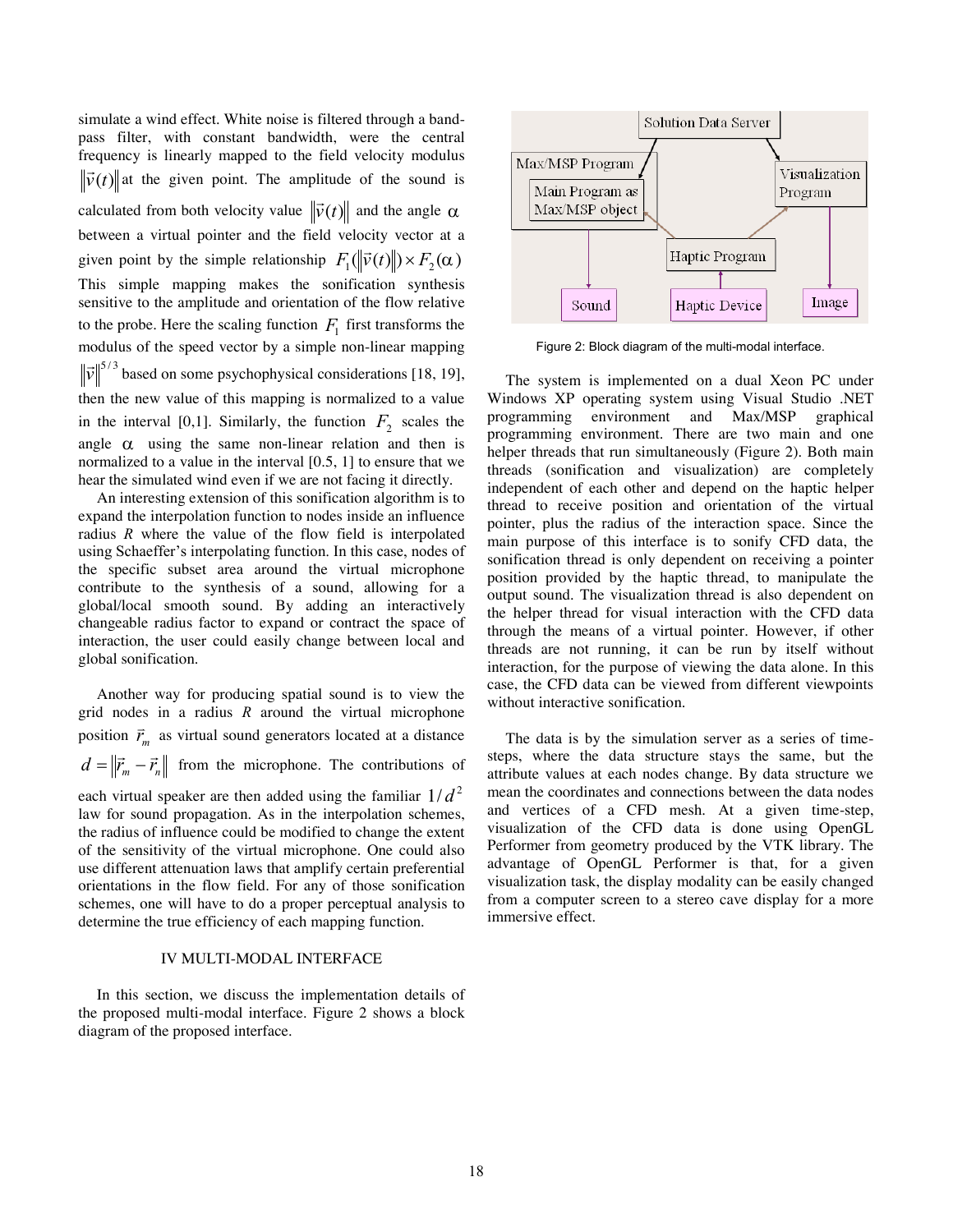

Figure 3: CFD visualization of the airflow over Mount-Saint Helens with a zoomed region showing the 3D pointer.

Because sonification is the main emphasis of this project, only a basic visualization interface was developed for inclusion with the sonification thread. Visualization consists of displaying arrows at each node of the fluid field and a representation of the virtual pointer and the (influence) interaction space in the field (see Figure 3). The direction, size and color of each arrow correspond to the velocity vector values at that node. A virtual pointer is displayed as a white arrow whose position and direction corresponds to the relative position and direction of the haptic device (see Figure 5). The influence space is represented as a sphere located at the end of the virtual pointer, with a diameter specified by the haptic device. Besides a virtual pointer, the visual fluid field can be rotated to look at it from different viewpoints using the mouse.



Figure 4: Simple program in Max/MSP environment.

The haptic device is used to provide feedback on the position of the virtual pointer within the fluid field data allowing users to navigate in 3D inside the field only. In addition to navigation, and, depending on the field values at the virtual pointer, the haptic device could also be used as a force-feedback interface, producing a force that is proportional to the flow density and its direction. In this configuration, the multi-modal interface could provide haptic clues on the properties of the field, in addition to visual and sound clues. This functionality will not be described in this paper.



Figure 5: Multi-modal interface for exploring real-time CFD data

Both, main and secondary threads independently connect to the solution server to receive the dataset. Connection is done using Quanta libraries [21], an advanced communication package used for data exchange with the simulation server. The simulation server is in charge of distributing, in real-time, the CFD time-steps computed on a remote high performance computer. After receiving a predefined number of time-steps, both programs disconnect from the simulation server and start the rendering process.

Max/MSP libraries are used to produce a sound for the given dataset. Basically, Max/MSP provides a nice graphical programming environment for various sound manipulations (see Figure 4). A main thread is written as an object for the Max/MSP interface, which can then connect to other Max/MSP objects to produce a sophisticated sonification program synthesizing a meaningful sound.

Because each main thread has a copy of the dataset and directly receives virtual pointer position form the haptic thread, they are completely independent from each other in the data processing or producing pipeline. At a given moment, the sonification thread reads the pointer 3D position and interaction space diameter from the haptic tread and depending on those values, calculates which mesh nodes are the closest, and then interpolates the value of the flow properties that need to be rendered at the pointer position using the algorithm described in Section III. The 3D pointer orientation is also received from the haptic thread and used to calculate the mapping function described in Section III. The current mapping produces a bandpass-noise with a mean frequency ranging between 500Hz and 1500Hz, dependent on velocity value at the pointer, and amplitude dependent on both velocity value and the angle between the velocity vector and the pointer.